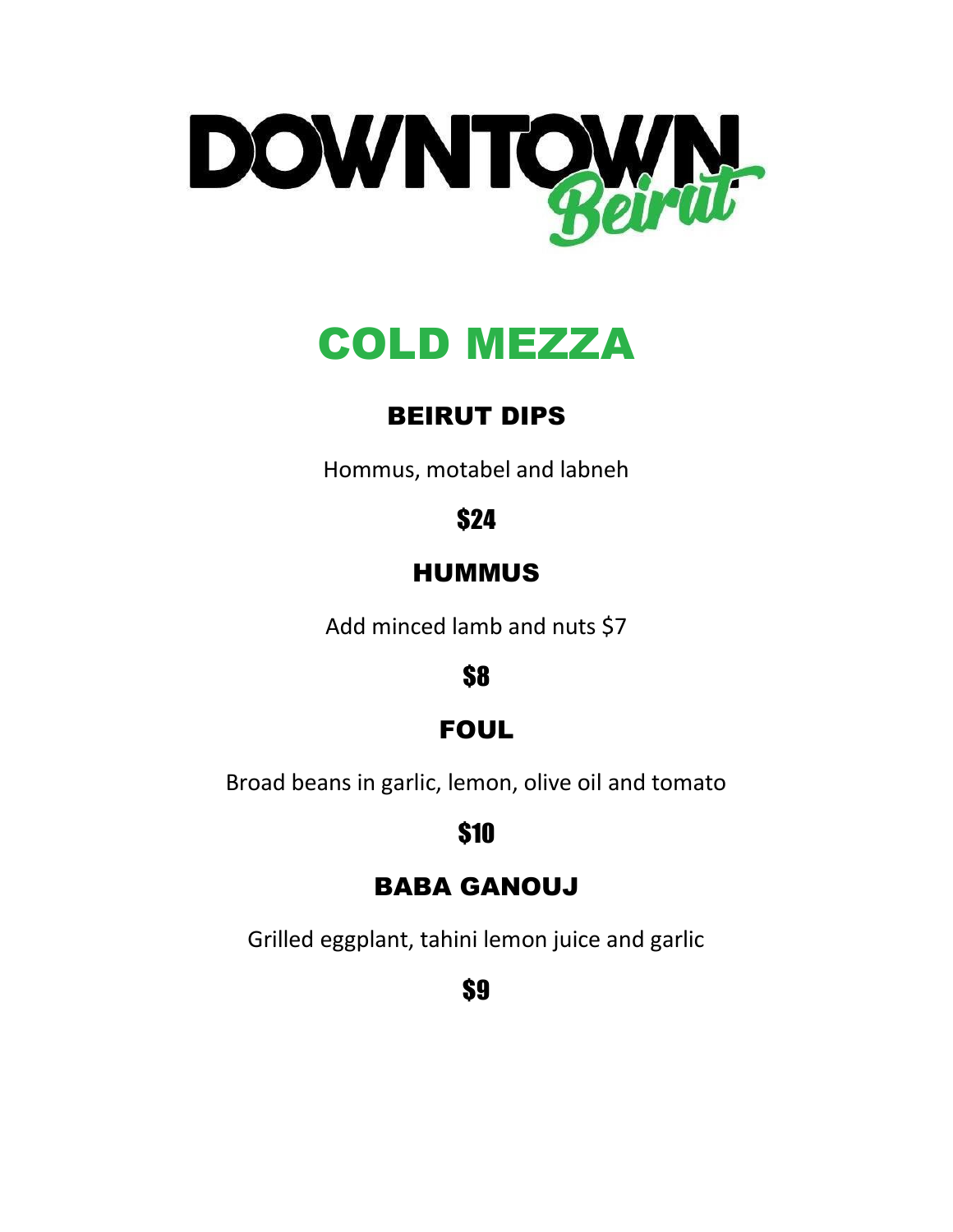

# LABNEH

Thick and creamy yogurt with olive oil

\$9

## VINE LEAVES

Vine leaves stuffed with rice, tomato, herbs and spices (12 pieces)

\$16

# MAKDOUS

Pickled eggplant in olive oil stuffed with garlic and walnuts (3 pieces)

\$12

# FATTOCUCH SALAD

# \$17

## TABOULI SALAD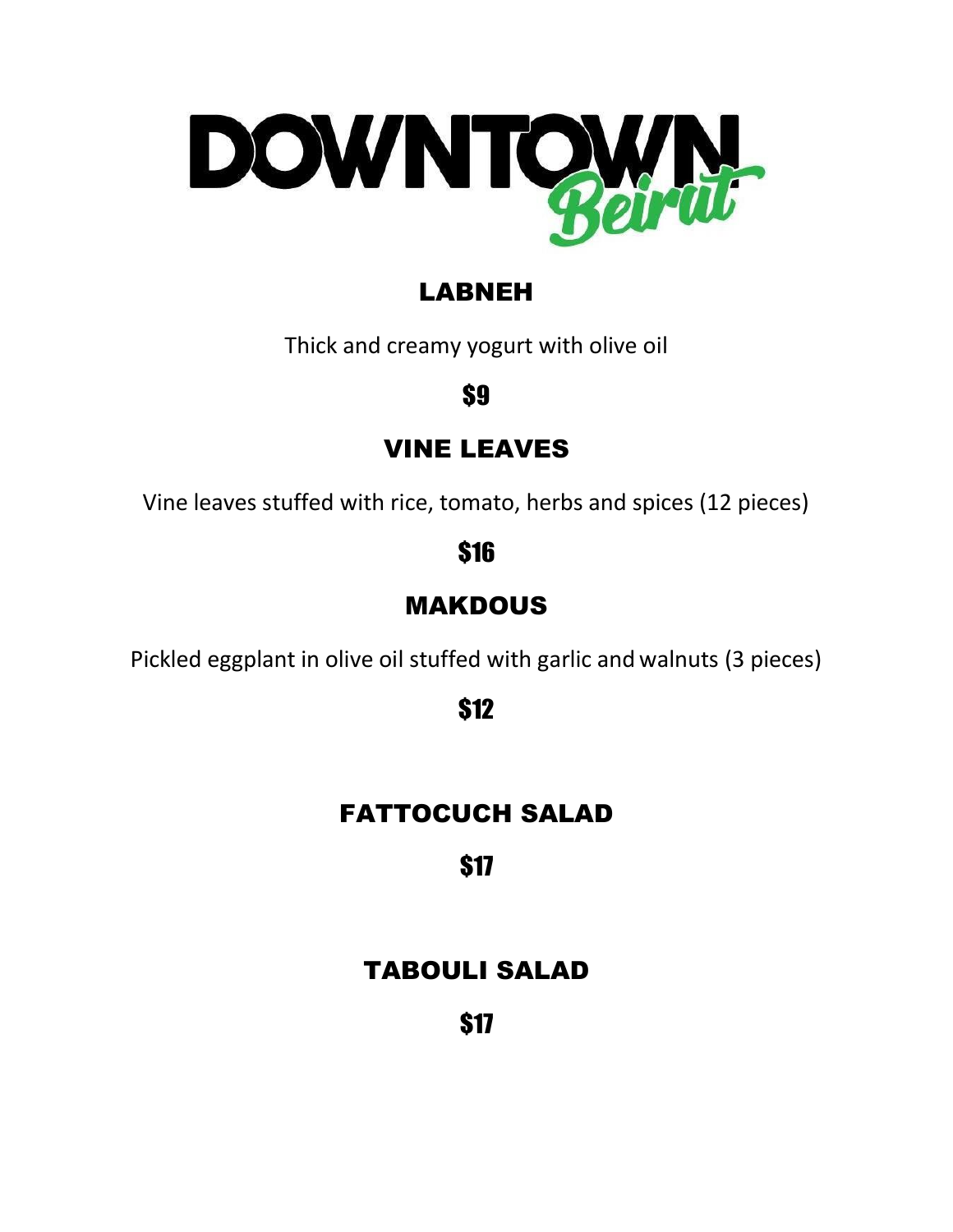

# HOT MEZZA

# FALAFEL

Chickpeas coriander, parsley, spices, tahini sauce (6 pieces)

\$12

## MEAT SAMBOUSEK

Handmade pastry filled with lamb minced (6 pieces)

#### \$18

## CHEESE SAMBOUSEK

Handmade pastry filled with a mix of different cheeses (6 pieces)

# \$18

# FRIED KIBBEH

Minced meat with a blend of crushed wheat, pine nuts, onions and spices (6 pieces)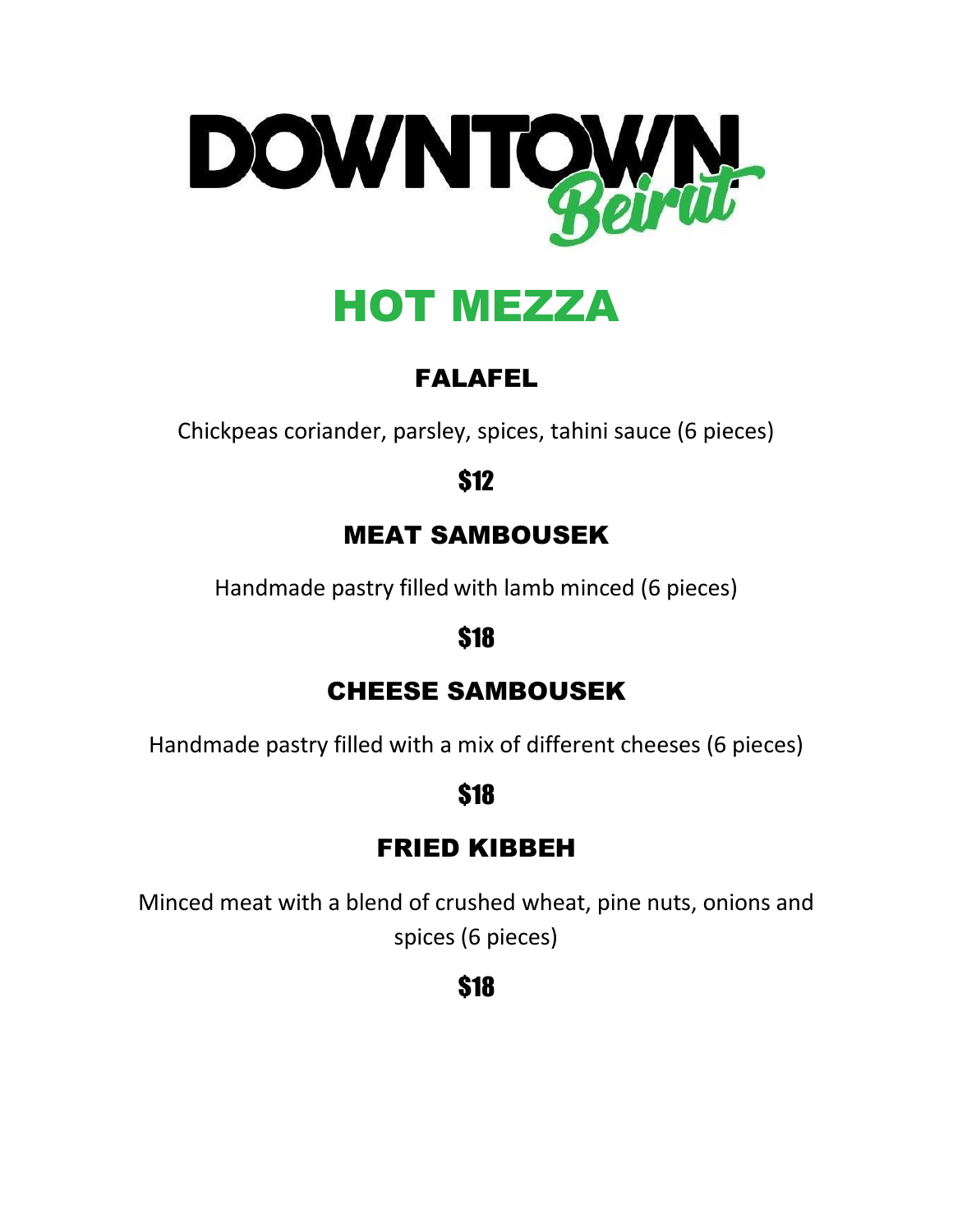

# VEGAN KIBBEH

Pumpkin with a blend of crushed wheat, pine nuts, onions and spices (3 pieces)

#### \$9

#### FRIED CAULIFLOWER

Served with tahini sauce

#### \$16

#### FRIED EGGPLANT

Served with tahini sauce

# \$16

#### BEEF SAUSAGE

6 pieces

# \$14

## CHIPS \$9

FRIED LEBANESE BREAD \$6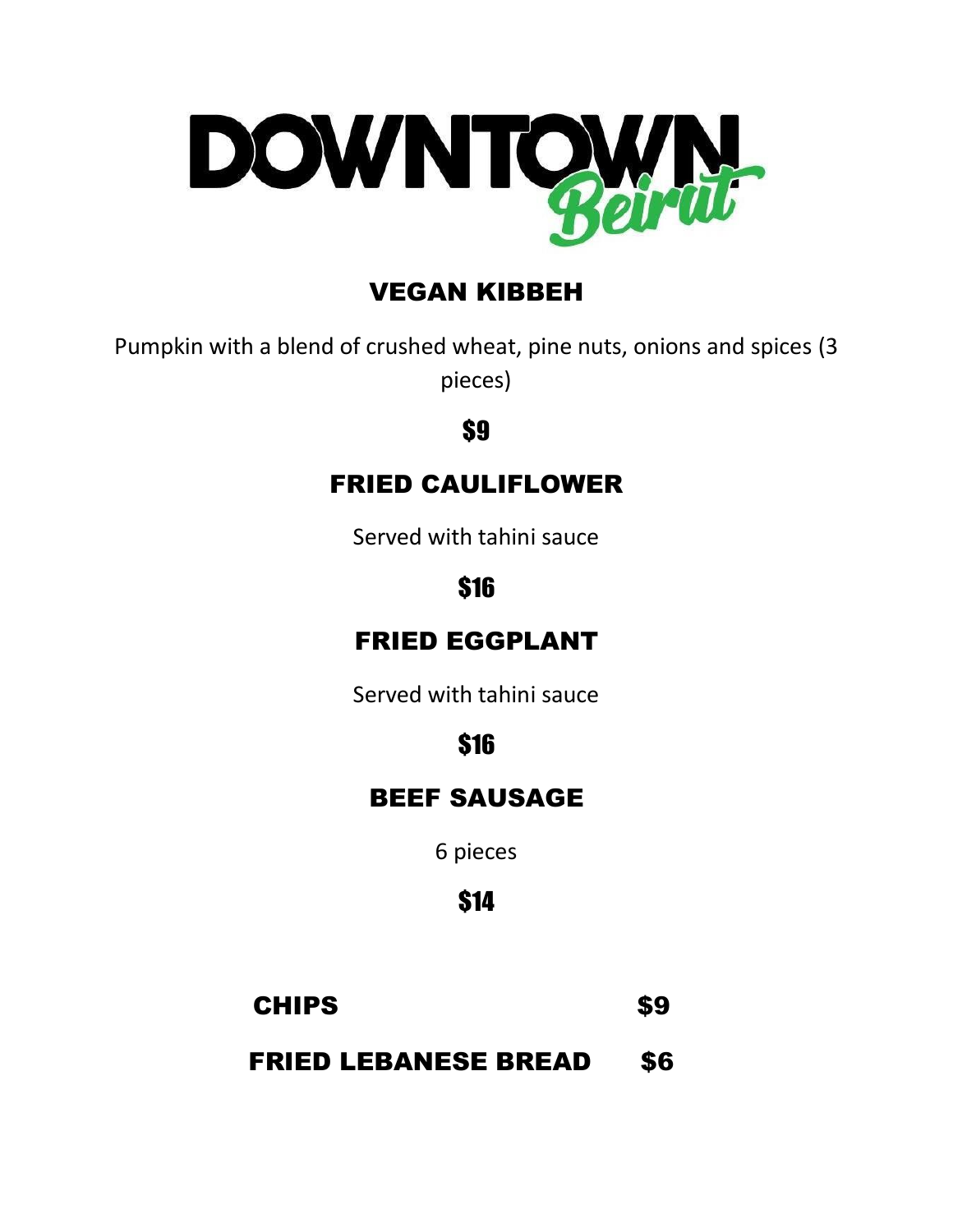

# LUNCH & DINNER

#### **DISH OF THE DAY**

#### **Ask us**

# SHISH TAWOUK

Three marinated chicken breast skewers served with chips, hommus. garlic sauce, and tabouleh

#### \$28

# KAFTA GRILL

Three lamb mince skewers served with chips, hummus, garlic sauce and tabouleh

#### \$28

## LAMB GRILL

Three lamb skewers served with chips, hummus, garlic sauce and tabouleh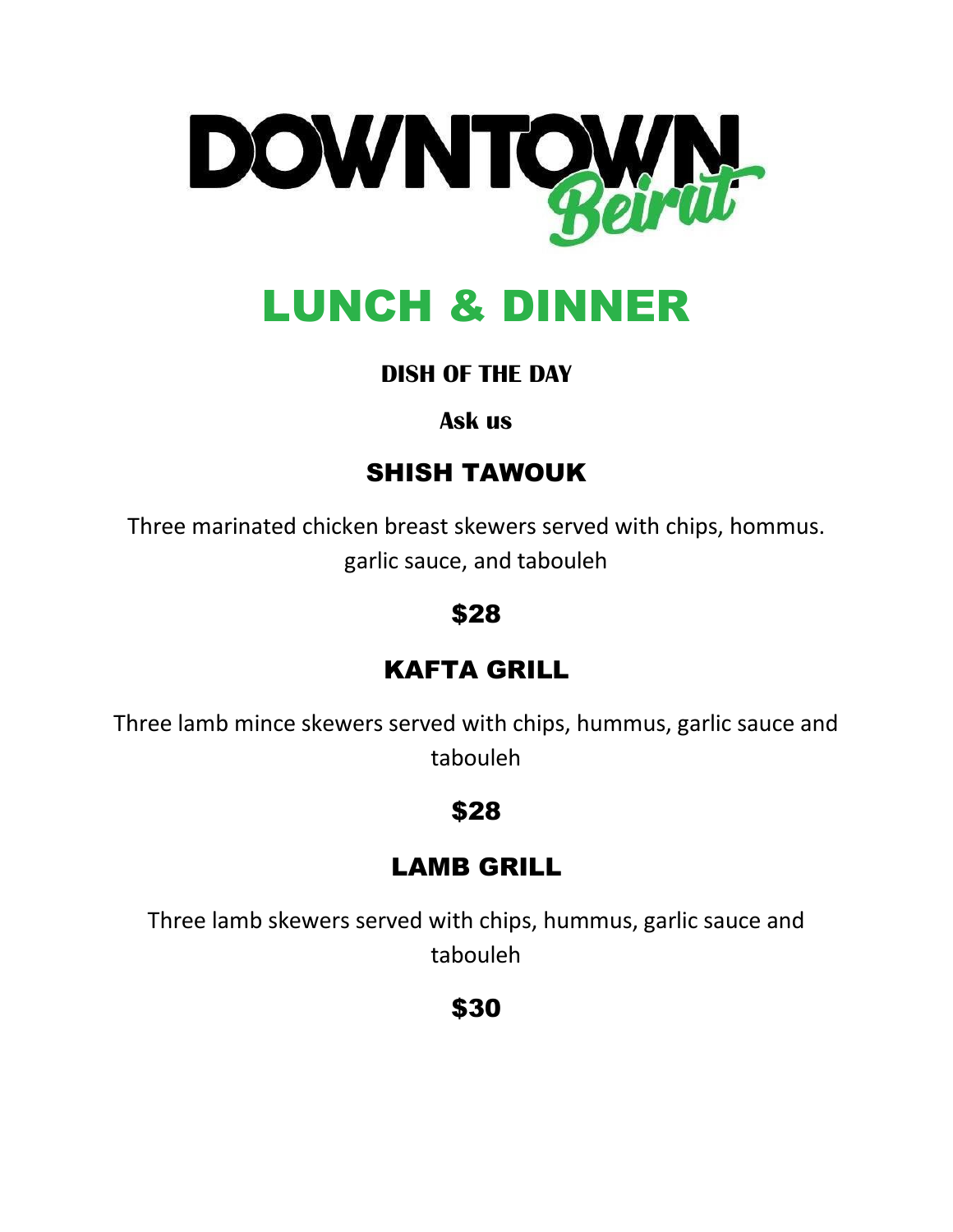

# BEIRUT MIXER GRILL

One lamb skewer, one chicken thigh skewer, one chicken breast

skewer, 2 kafta skewers with chips,garlic sauce and tabouleh

#### \$40

# MANSAF

2 chicken thigh skewers, rice,garlic sauce and tabouleh

## \$20

# JORDANIAN MANSAF

White rice, lamb, cooked yogurt sauce and nuts

# \$30

# LONELY VEGAN

2 falafel, pumpkin kibbeh, rice, hommus, tabouloh, loubi beans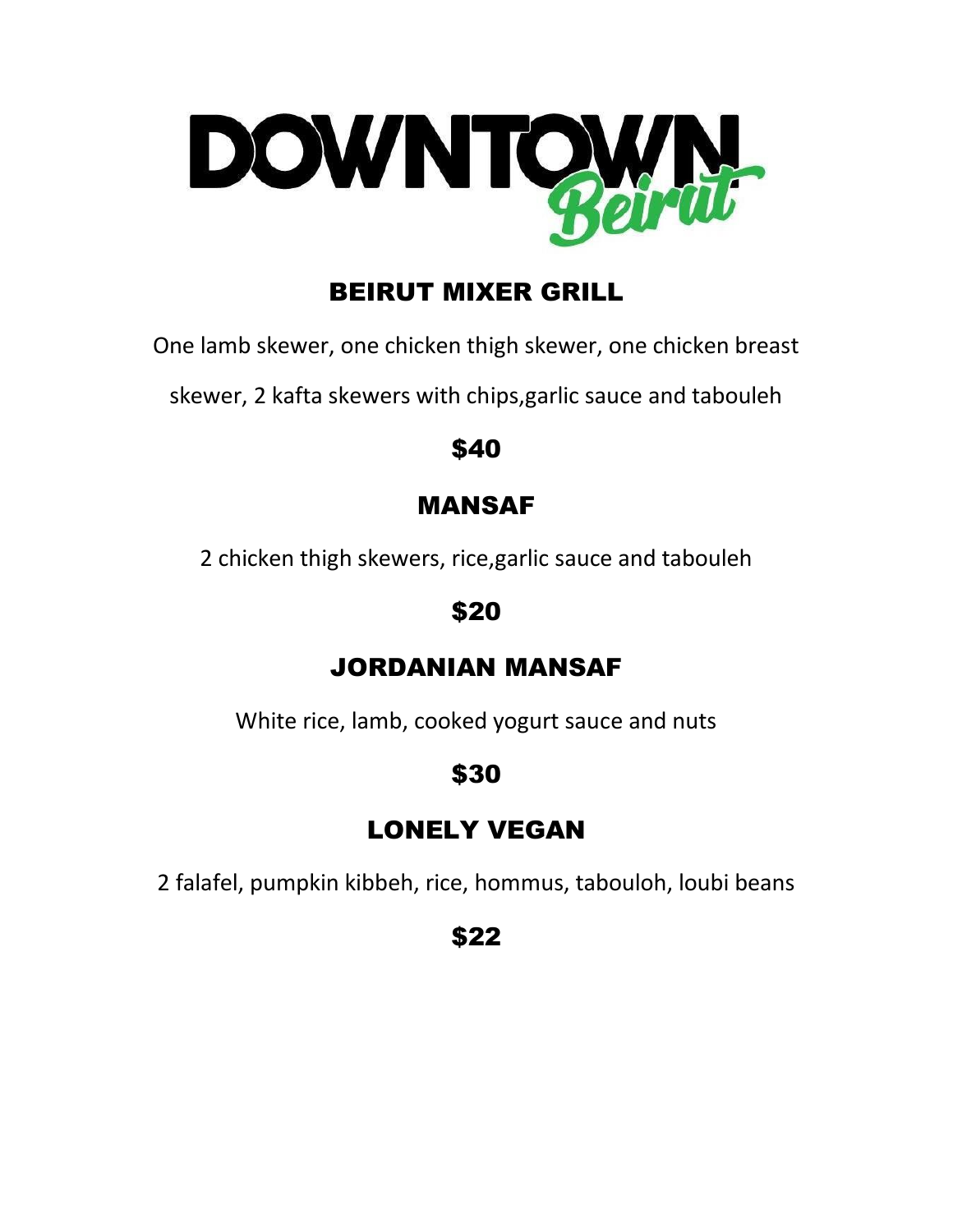

# LONELY ARAB

One kafta skewer, one chicken skewer, rice, 2 falafel, garlic sauce, tabbouleh and hummus

#### \$25

#### CHICKEN SHAWARMA PLATE

Marinated chicken with vinegar, garlic sauce, herbs and spices served

on a bed of chips

# \$26

## LAMB SHAWARMA PLATE

Marinated lamb with vinegar,tahini, herbs and spices served on a bed of chips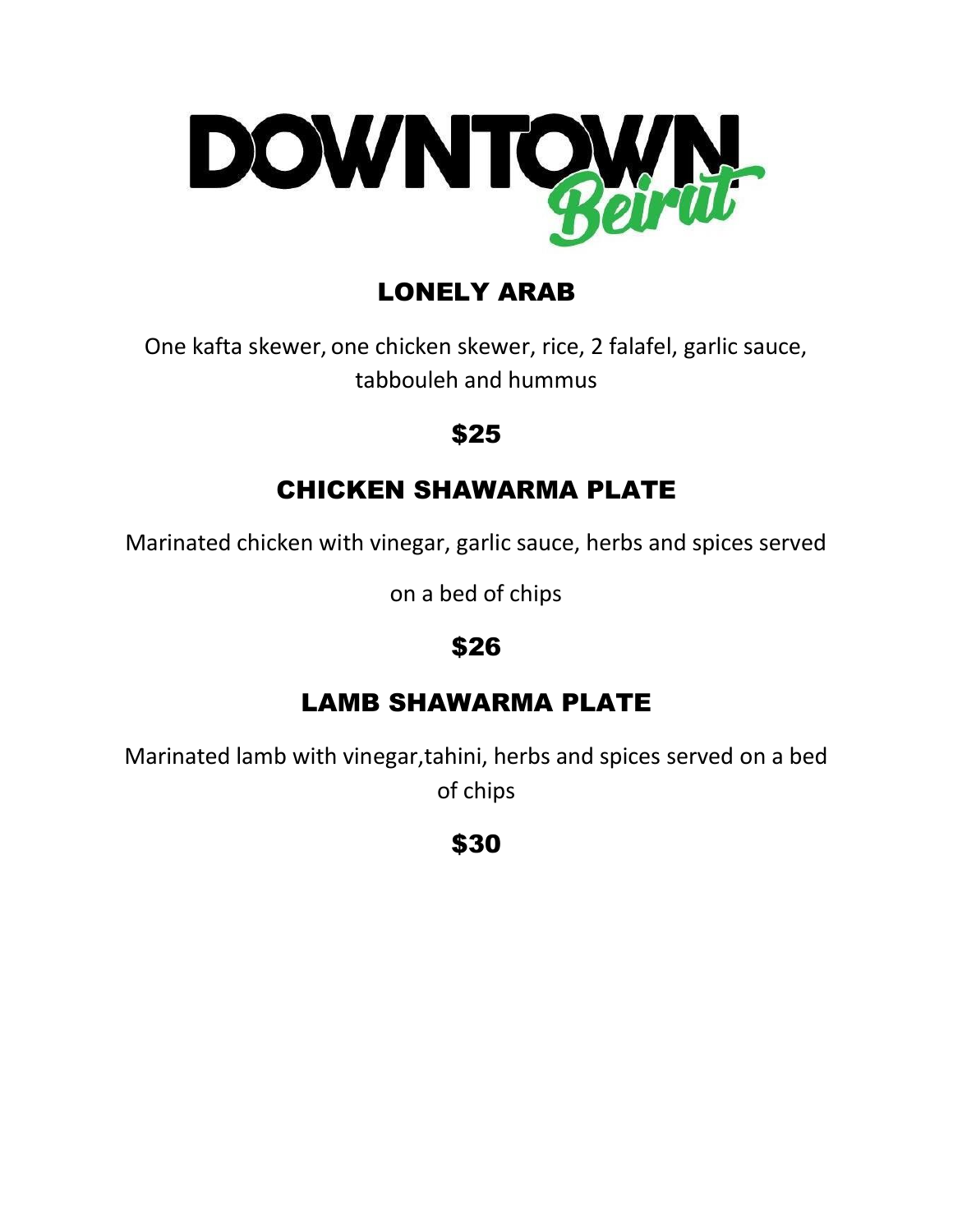

# THE BEAST

One kafta skewer,one chicken thigh skewer,one chicken breast skewer,Hommus, falafel, chips,garlic sauce, garlic bread,tabbouleh and rice

\$36

# GRILLED CHICKEN

Two chicken skewers, chips,tabbouleh and garlic sauce

#### \$18

#### GRILLED KAFTA

Two kafta skewers, chips,tabbouleh and garlic sauce

## \$18

## GRILLED LAMB

Two lamb skewers, chips, tabbouleh and garlic sauce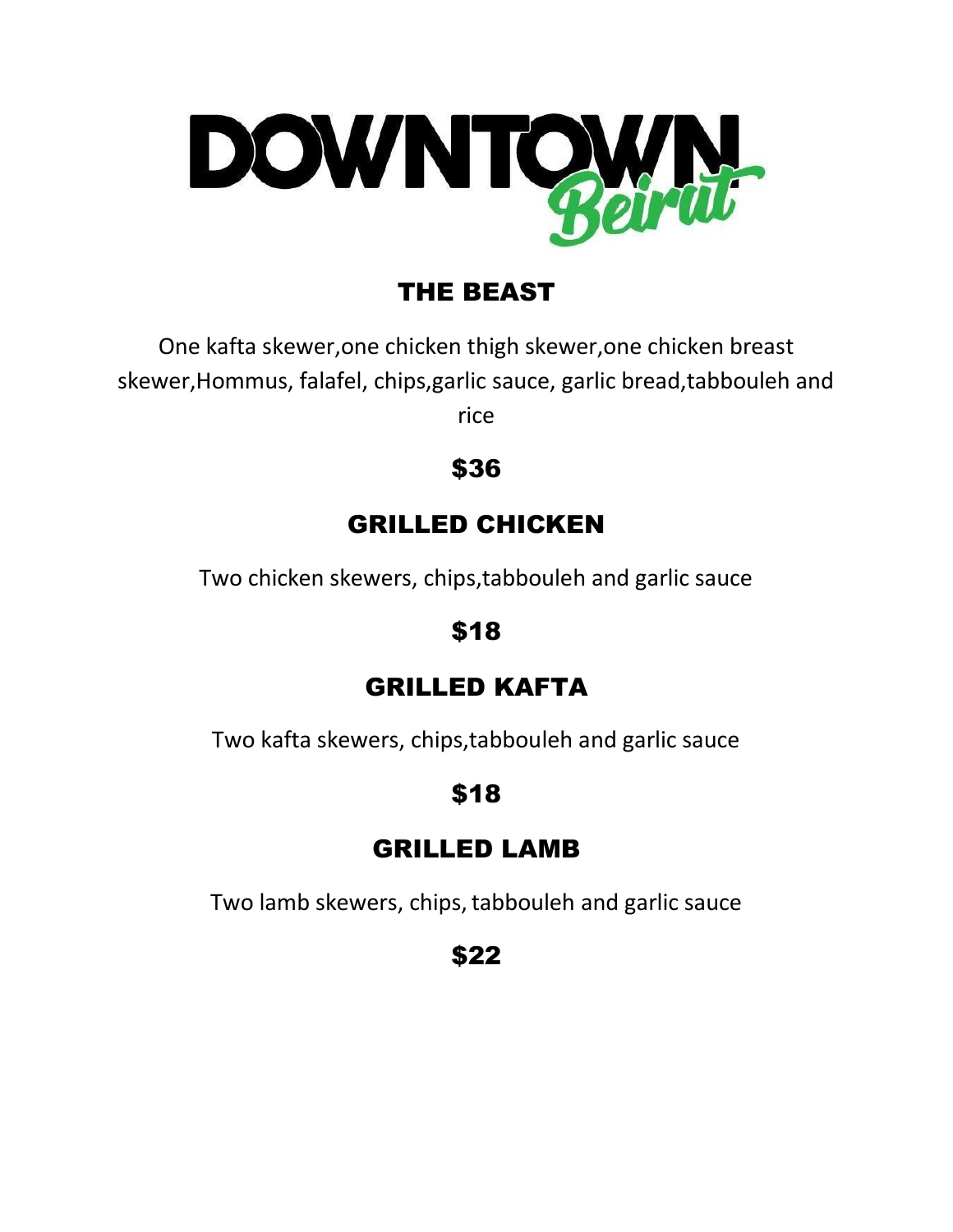

WRAPS

# FALAFEL

Fried falafel, lettuce, tomato, pickles, tahini sauce

\$12

# KAFTA

Kafta, onion, parsley, chips,pickles and tahini sauce

\$15

## BEEF SAUSAGE

Sausage, onion, mustardand chips

# \$15

# CHICKEN SHAWARMA

Chicken marinated in garlic,lemon,and spices,garlic sauce, onion, pickles,parsley, chips and pickles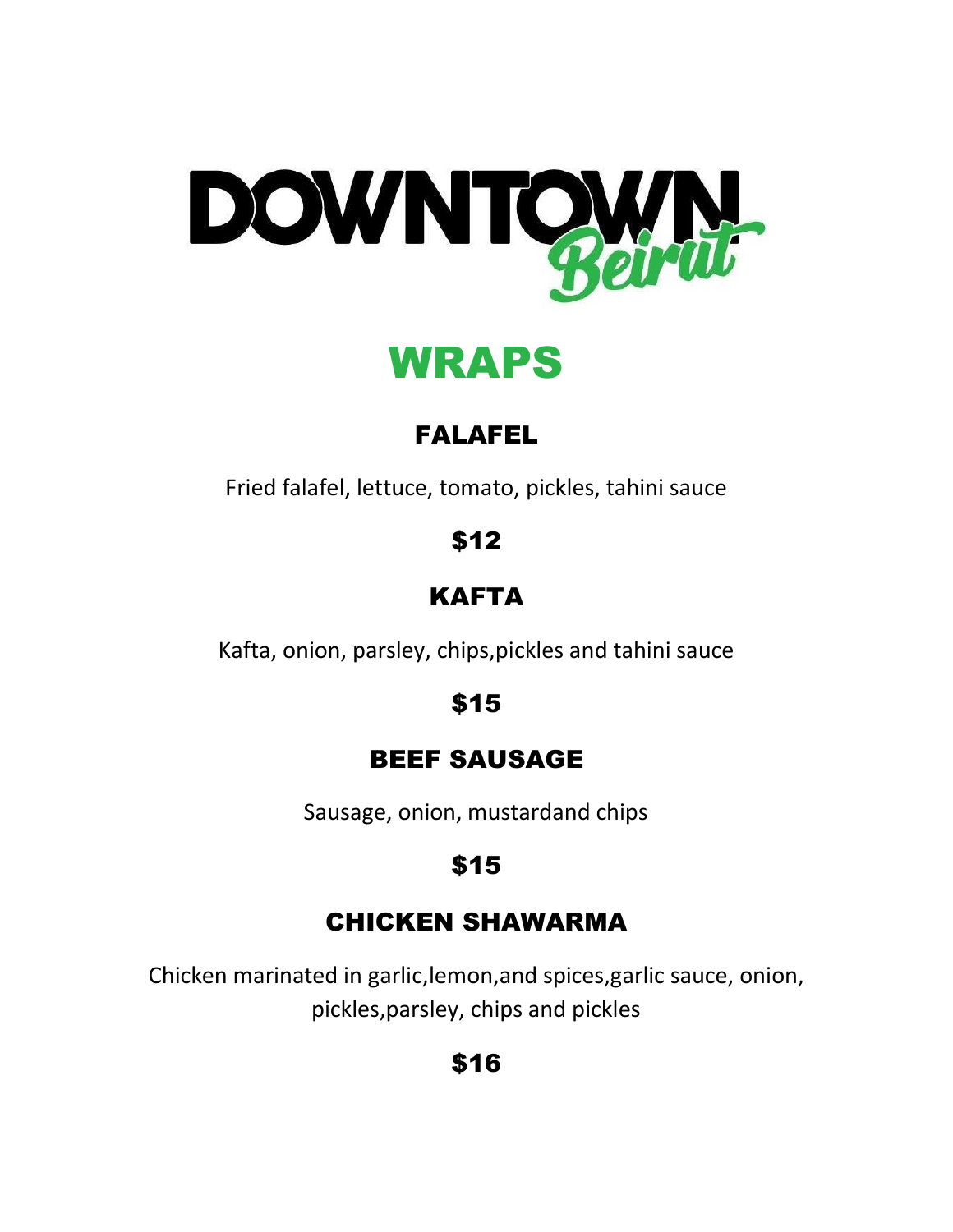

# CRISPY CHICKEN

Crispy chicken, lettuce,tomato, pickle, mayo, garlic sauce and chips

#### \$16

## LAMB SHAWARMA

Marinated lamb strips, onion, pasley, pickles chips and tahini sauce

\$18

#### MEGAN

Fried cauliflower, chips,falafel, hummus, onion,tomato, pickles and tahini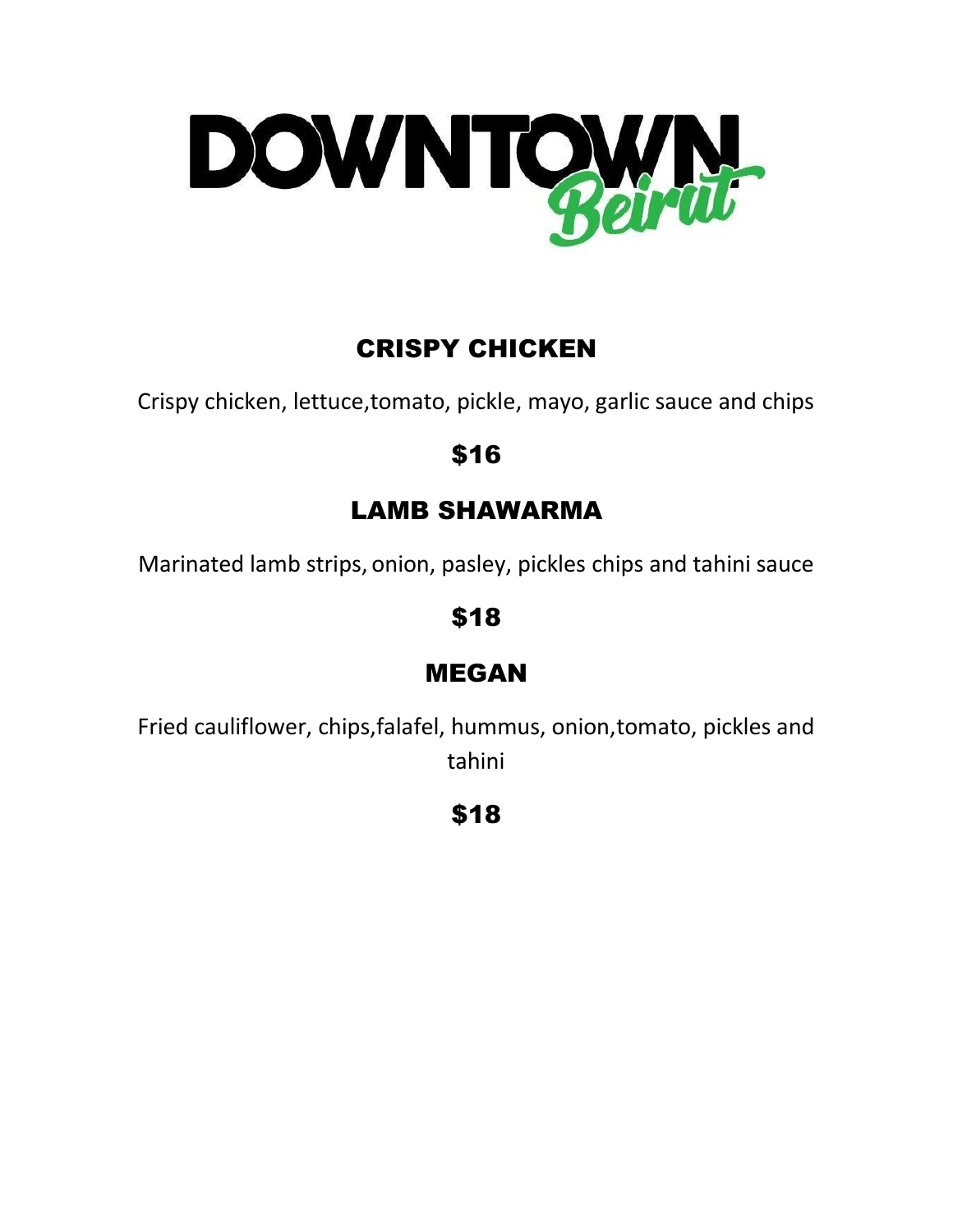

BREAKFAST

# EGGS YOUR WAY

Scrambled, poached, or fried Add sides \$5 each:avocado, smoked salmon,hash brown, mushroom,haloumi cheese, beef sausage

## \$18

#### BIG SMILE BREAKFAST

Two eggs, sausage, hashbrown, mushroom, roasted tomato, haloumi cheese

#### \$26

#### SCRAMBLED EGGS

With lamb mince and onion

## \$13

#### SHAKSHUKA

Eggs, tomato, peppers, onions, spices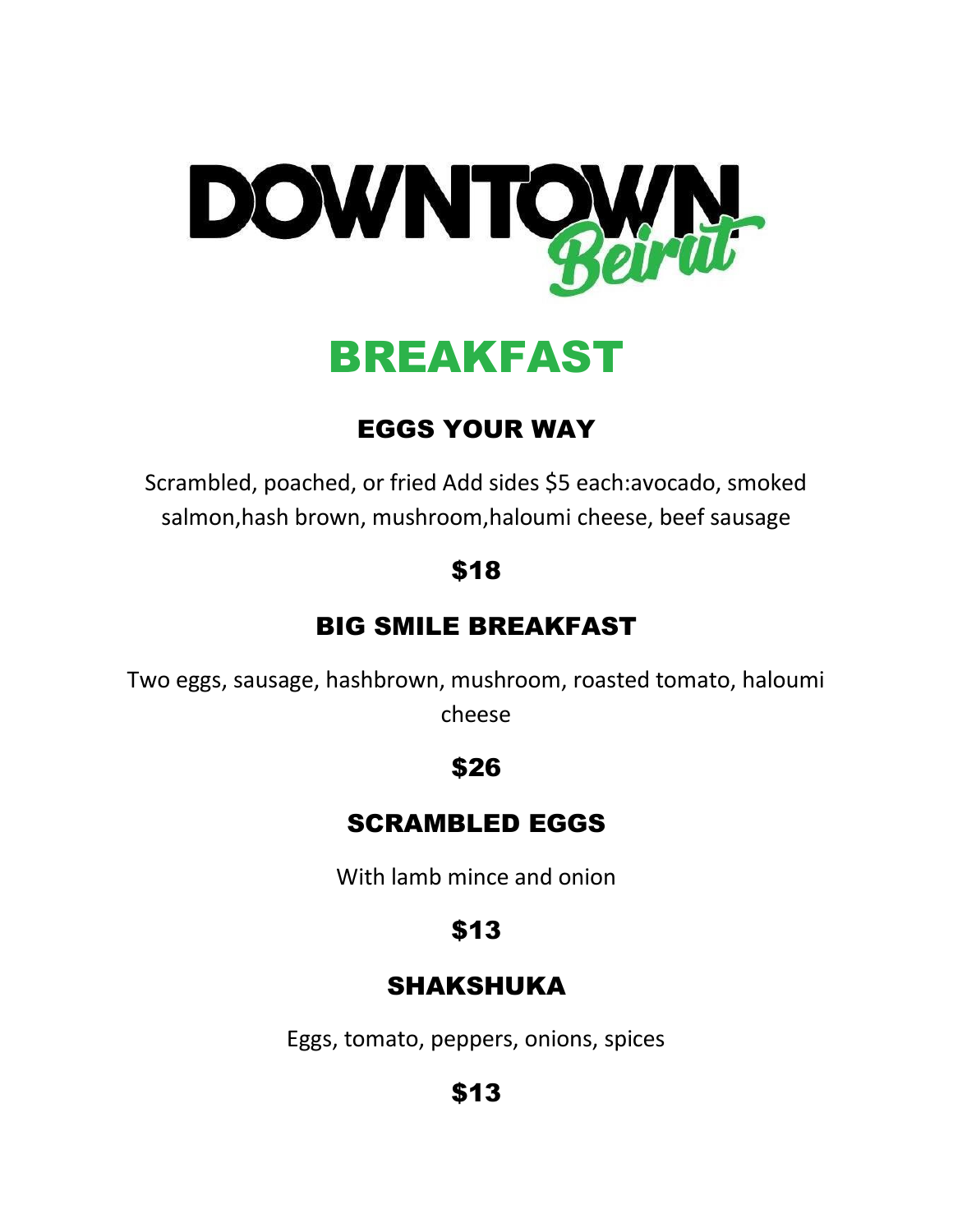

#### SMASHED AVO

Smashed avo on sourdough topped with fetta cheese, rocket, diced tomato, balsamic vinegar and poached eggs

#### \$20

# EGG ATLANTIC

Poached eggs, sourdough, smoked salmon topped with hollandaise sauce

#### \$22

#### EGGS FORESTER

Poached eggs, sourdough, mushrooms, hollandaise sauce

#### \$22

## FATTEH

Mix of chickpeas, tahini and toasted bread topped with yogurt, nuts and butter

Add minced lamb \$7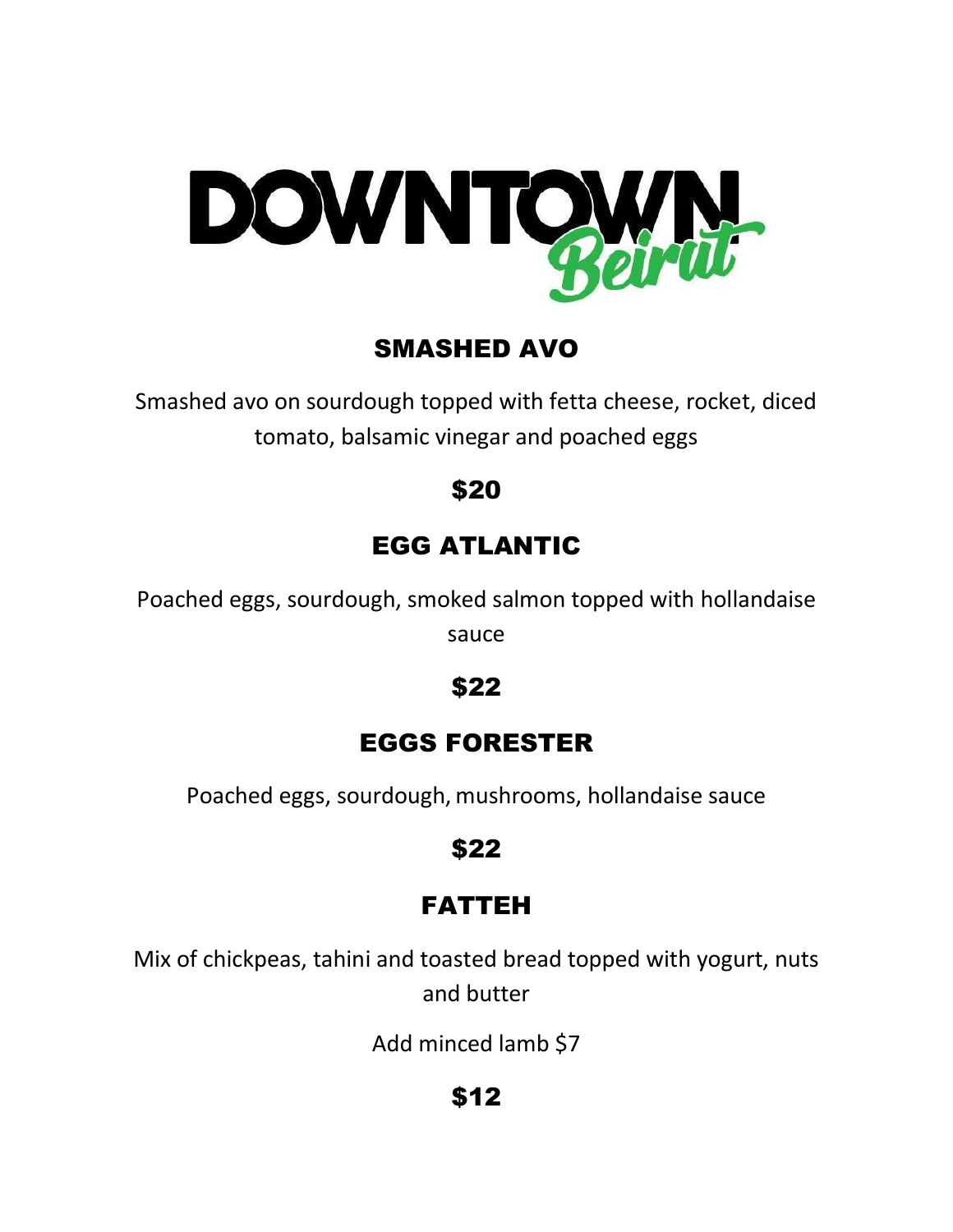

## ARABIAN PLATTER

Hommus, labneh, 2 falafel,2 sambousek cheese, 1 kibbeh meat, 2 eggs, haloumi cheese, fresh tomatoes and olives

#### \$40

# MANOOCH

A choice of pastry with Spinach, cheese, minced lamb or zaatar served with fresh tomato, cucumber and olives.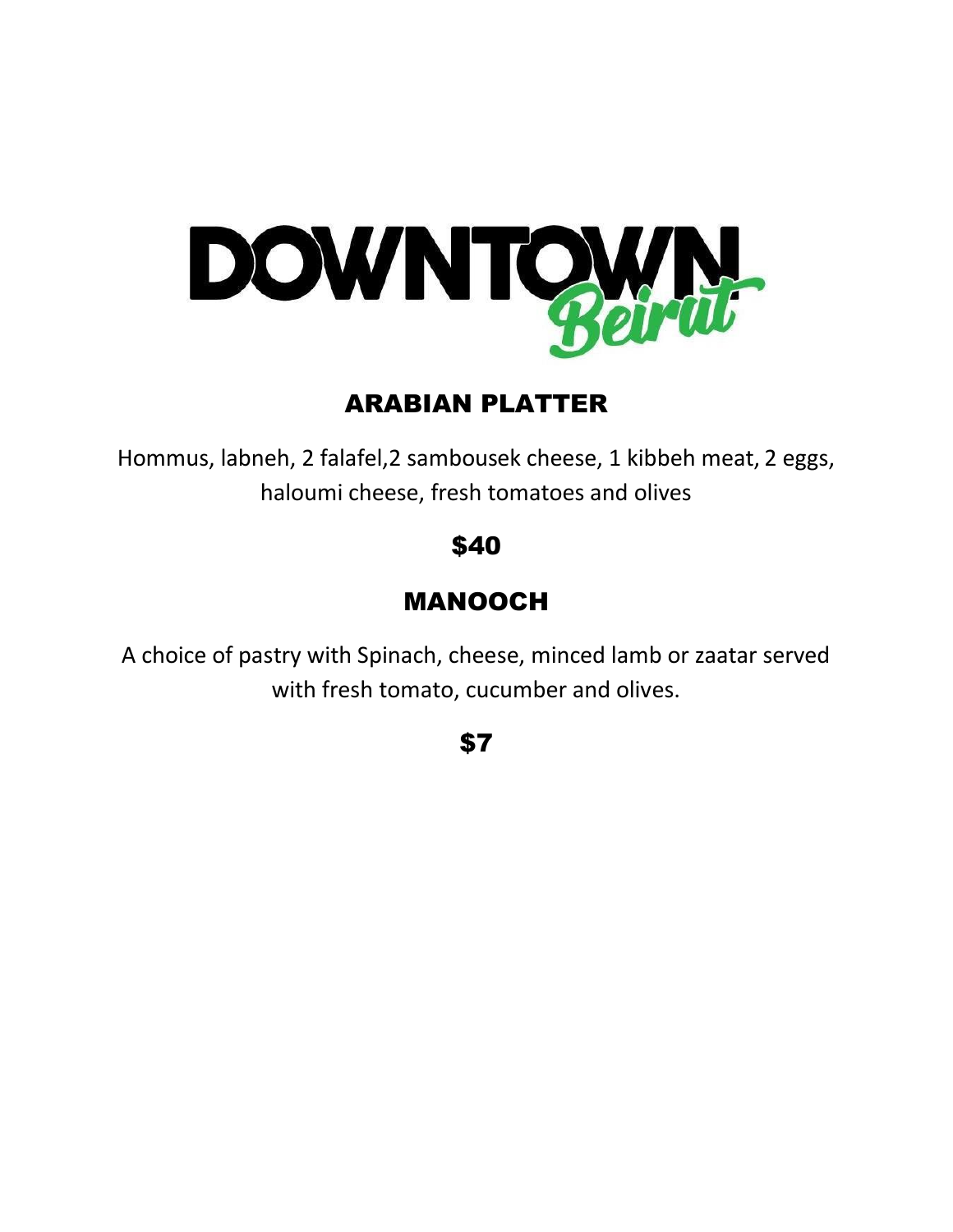



#### ADD COFFEE SYRUP

vanilla, hazelnut or caramel

# + \$0.70

#### DIFFERENT MILK

soy, almond, lactose free or oat milk

+ \$0.70

|                    | <b>CUP</b> | <b>MUG</b> |
|--------------------|------------|------------|
| <b>FLAT WHITE</b>  | \$4        | \$4        |
| <b>CAPPUCCINO</b>  | \$4        | \$5        |
| <b>MACCHIATO</b>   | \$3        | \$4        |
| <b>LONG BLACK</b>  | \$4        | \$5        |
| <b>SHORT BLACK</b> | \$3.5      |            |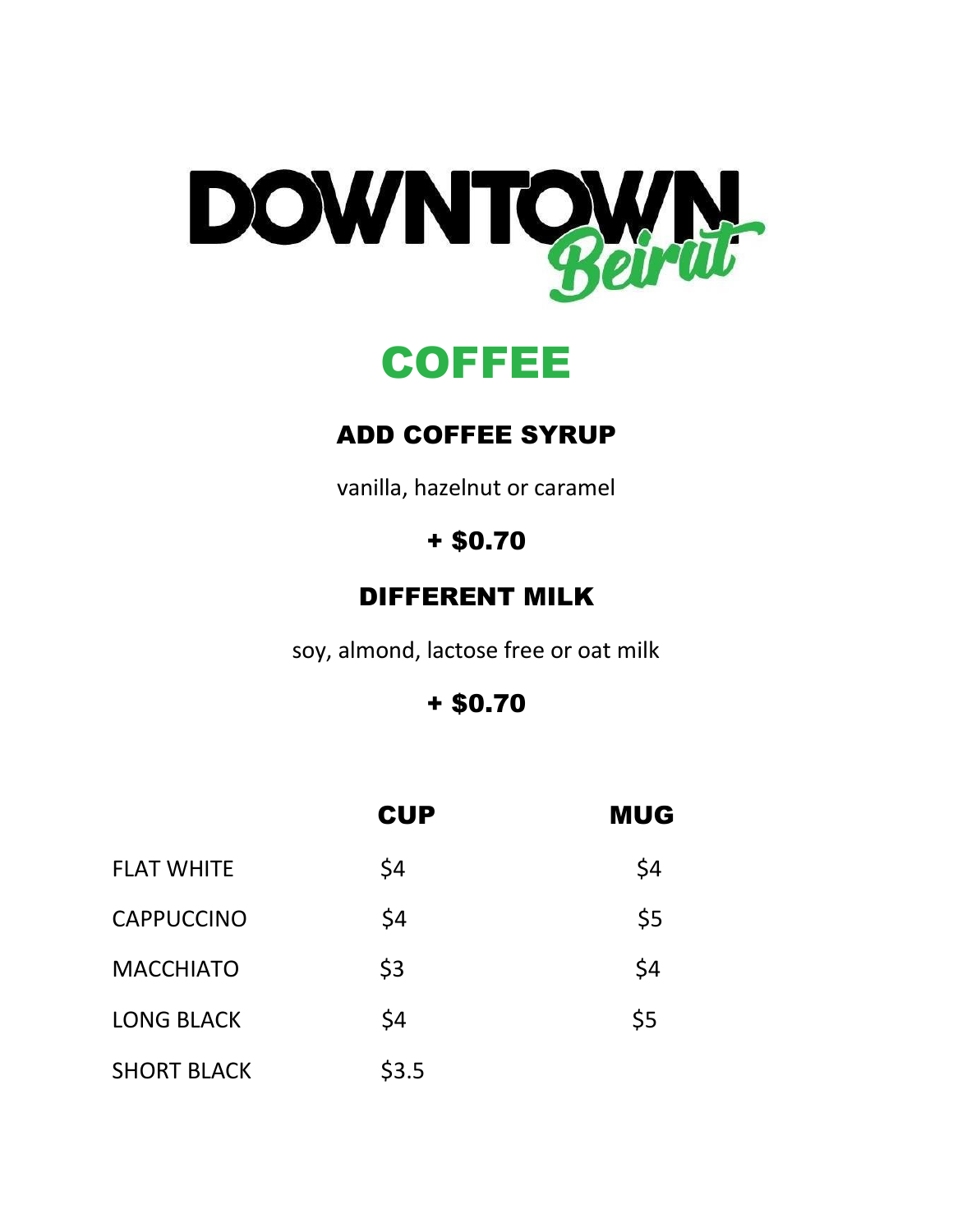

| <b>LATTE</b>         | \$4    | \$5    |
|----------------------|--------|--------|
| <b>VIENNA COFFEE</b> | \$6    |        |
| <b>MOCHA</b>         | \$4.5  | \$5.50 |
| PICCOLO LATTE        | \$3.50 |        |
| <b>HOT CHOCOLATE</b> | \$4    | \$5    |
| <b>CHAI LATTE</b>    | \$4    | \$5    |
| <b>ARABIC COFFEE</b> |        | \$8    |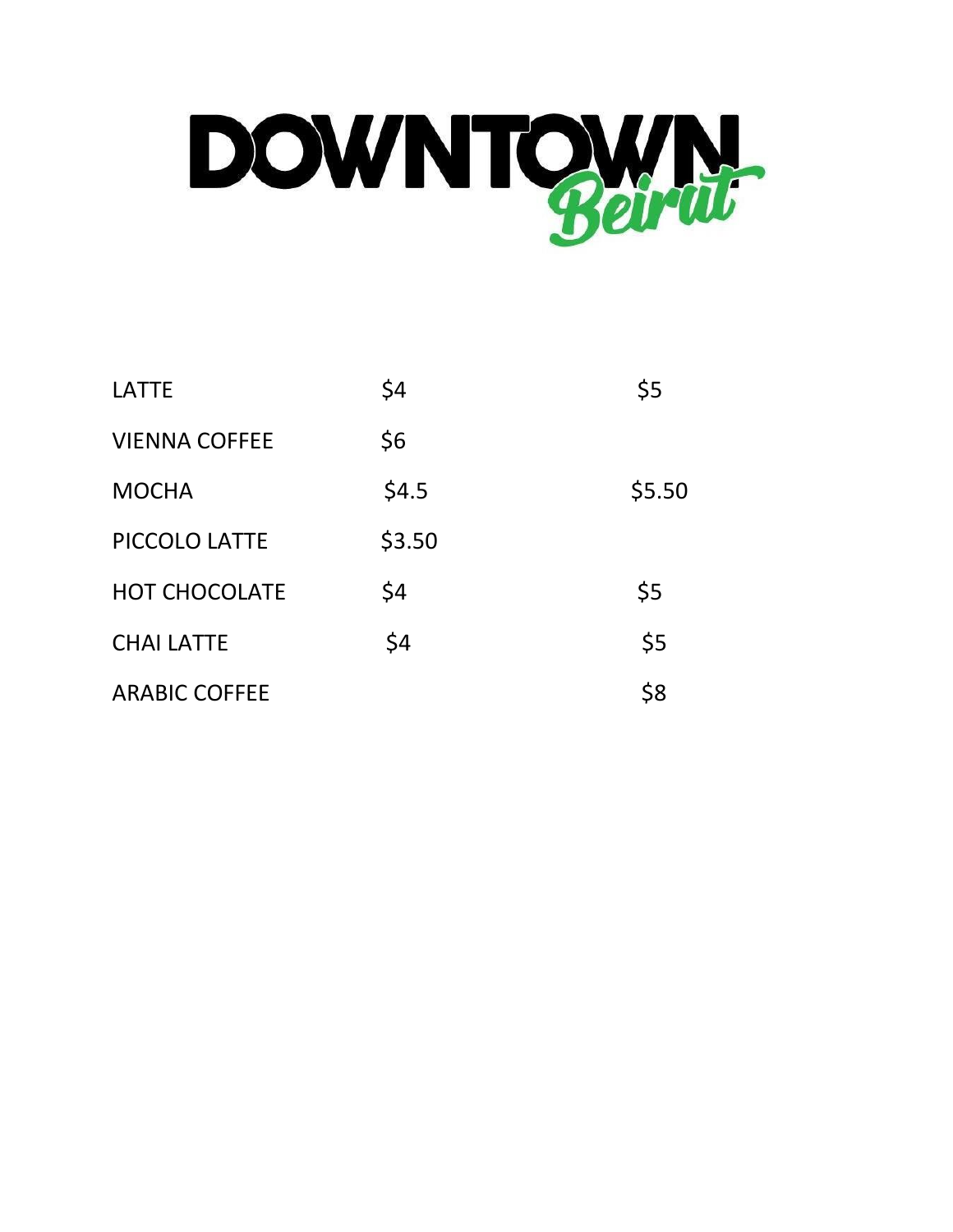

# BANQUETS

## VALID TO SHARE WITH NO MORE THAN 2 PEOPLE

## MIX GRILL

2 lamb skewers, 2 chicken skewers, 2 kafta skewers, hommus, baba ghanouj, 2 kibbeh, 2 sambousek, tabouli, hot chips, rice, sweets and coffee or tea.

# \$110

## VEGAN BANQUET

Hommus, 4 falafel, steamed mushrooms, vine leaves, loubi beans, 2 pumpkin kibbeh, rice, chips, fired cauliflower, tabouli and coffee or tea.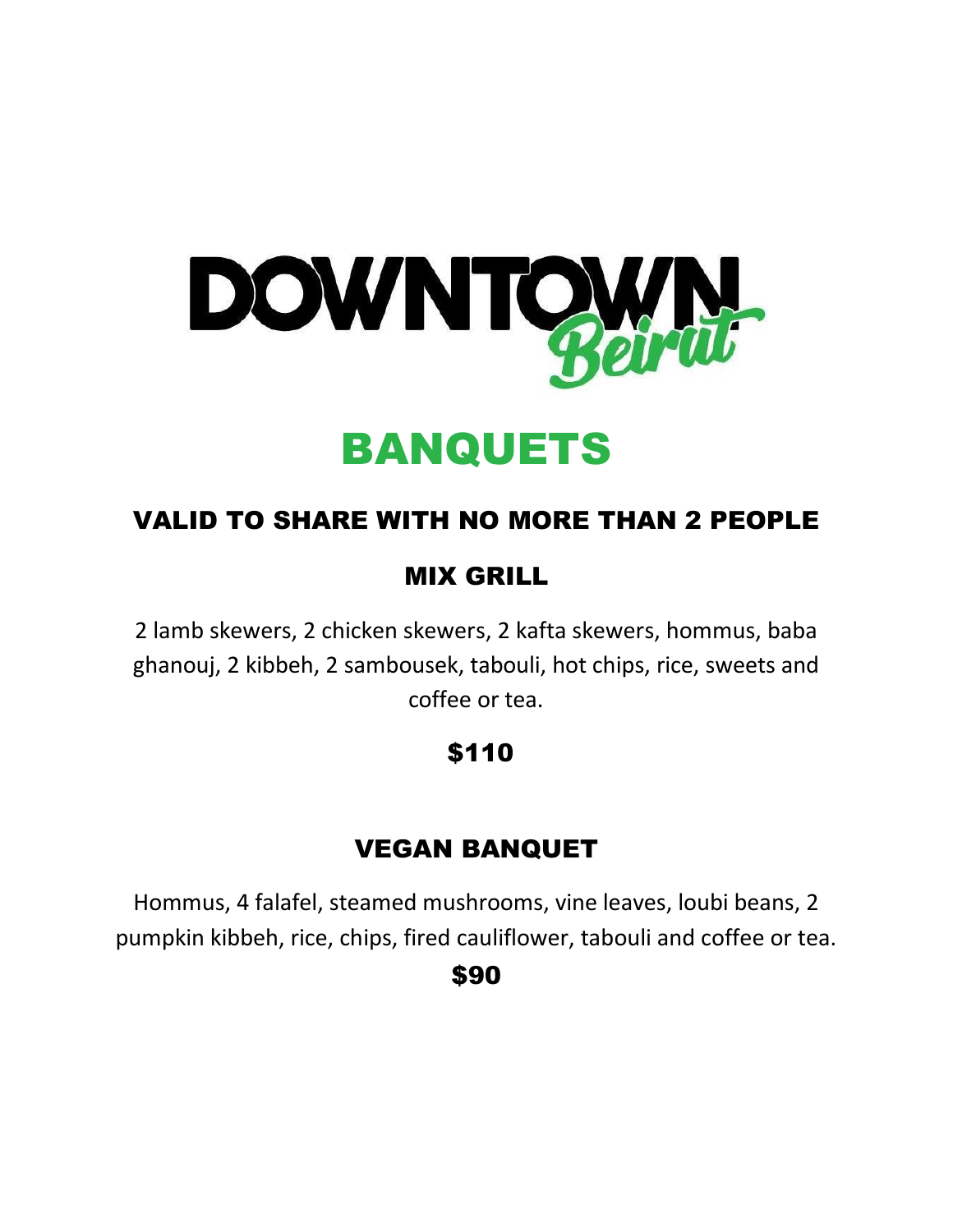

# KIDS MEALS

#### ONLY FOR 12 YEARS & UNDER

| <b>CHICKEN NUGGETS</b> | 6 pieces  | \$12 |
|------------------------|-----------|------|
| <b>CRISPY CHICKEN</b>  | 2 pieces  | \$15 |
| <b>KAFTA GRILL</b>     | 2 skewers | \$15 |
| <b>CRUMBED FISH</b>    | 2 pieces  | \$15 |

#### All meals come with chips and coleslaw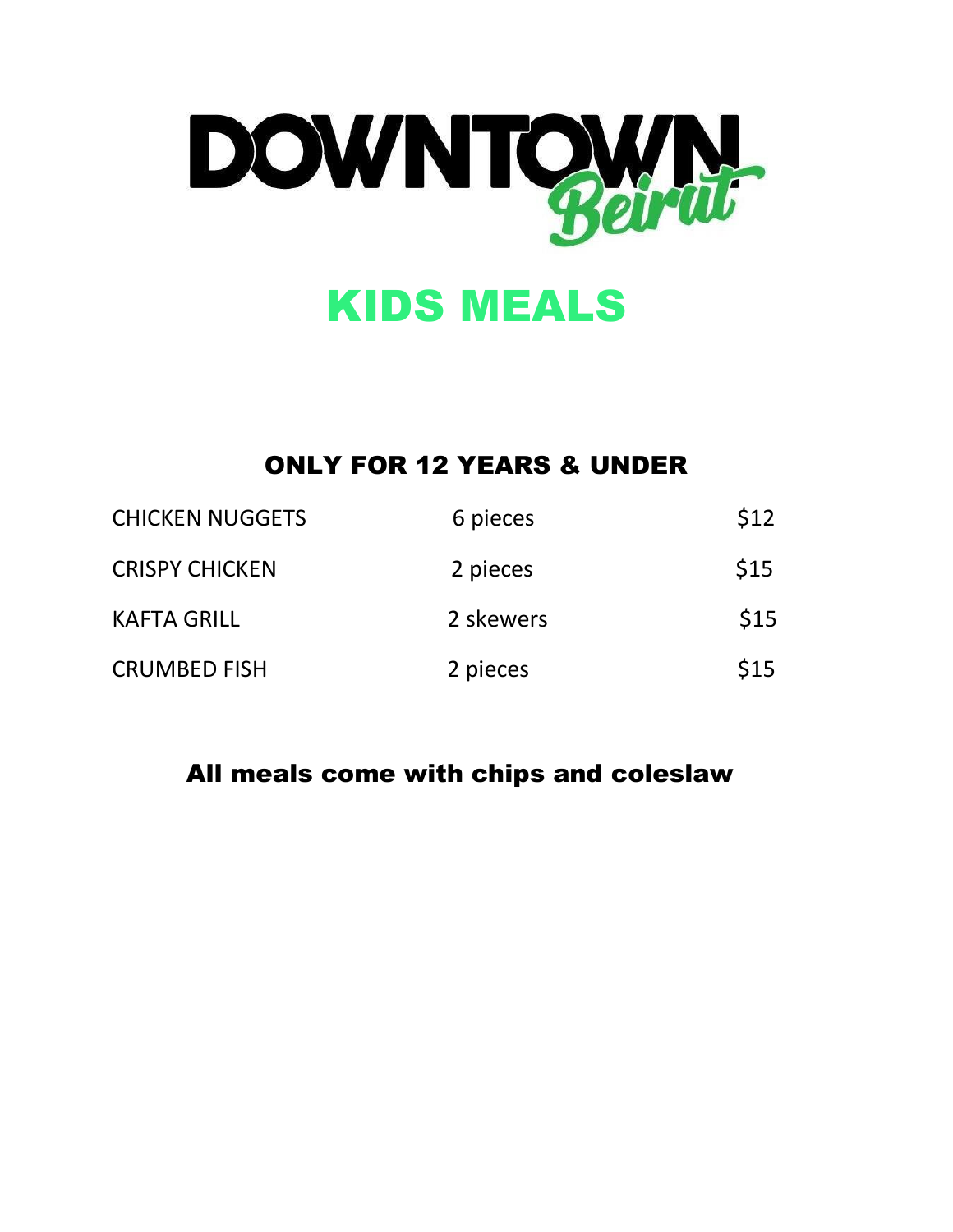



# SOFT DRINKS (CAN)

See all flavors in the fridge

# \$4

# BUNDABERG DRINKS

See all flavors in the fridge

#### \$5

#### SPARKLING WATER

#### \$5

#### BOTTLED WATER

#### \$4

#### MILKSHAKES

Vanilla, chocolate, caramel and strawberry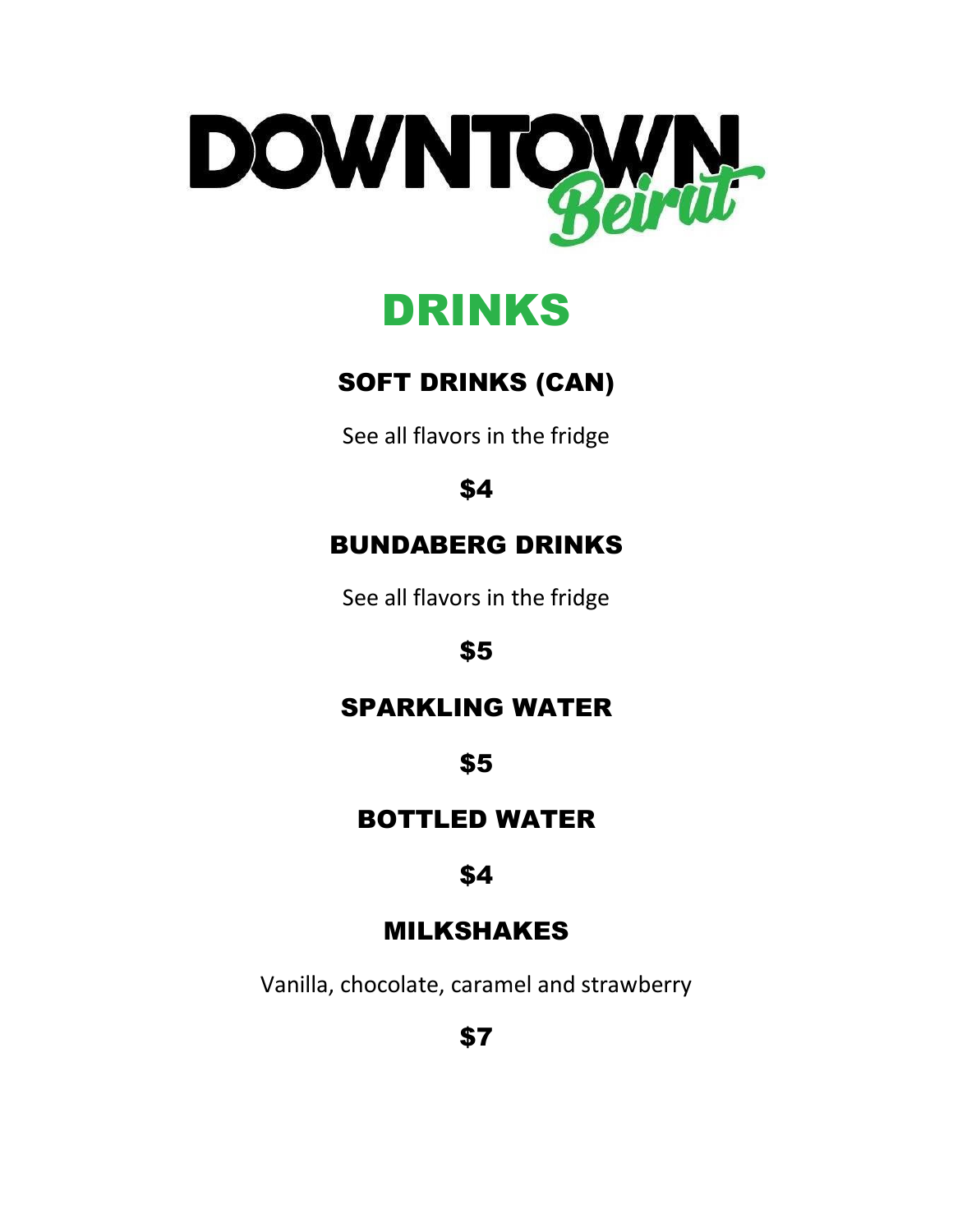

#### DELUXE MILKSHAKES

Ferrero rocher or snickers

\$8.5

# SMOOTHIES

Mixed berries with a hint of vanilla Banana smoothie with a hint of caramel

\$8

## DELUXE SMOOTHIES

Avocado with honey

\$11

Avocado with fresh fruit and whipped cream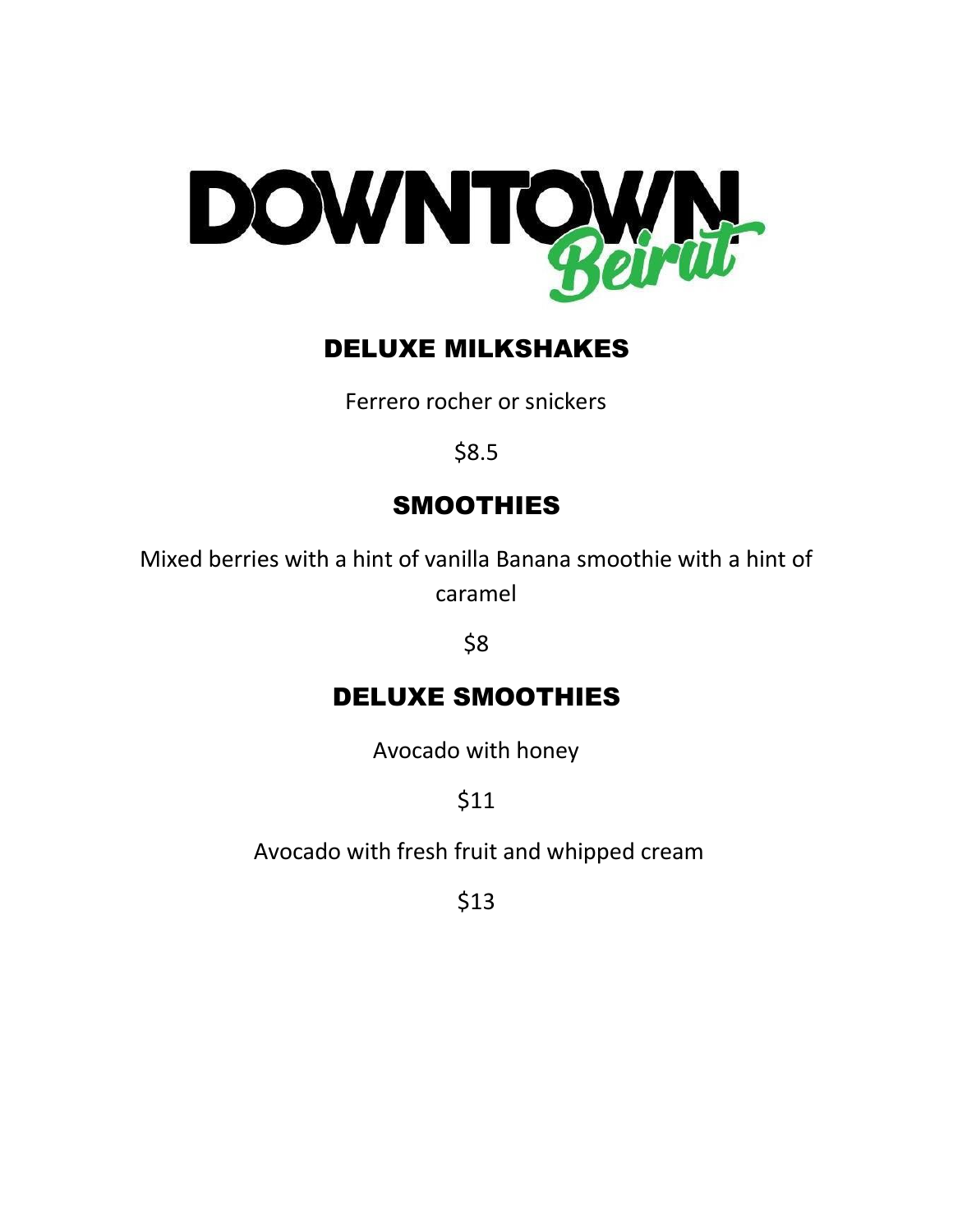

# **FRESH JUICE**

**Orange Apple** 

Lemon with mint

Carrot with celery